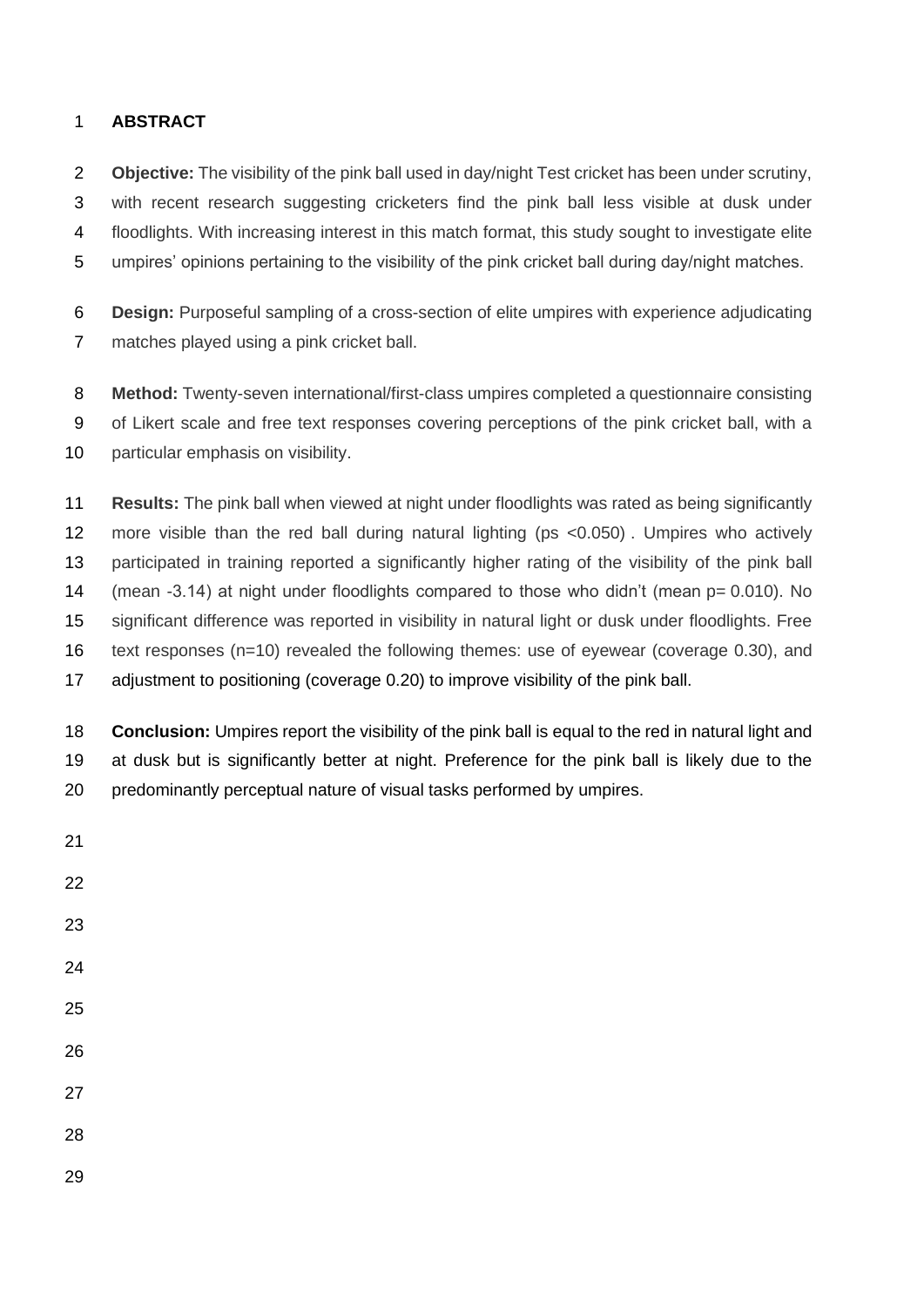### **1. INTRODUCTION**

 In the lead up to India's inaugural International day/night Test cricket match, International Cricket Council (ICC) umpire Sunduram Ravi was quoted on the difficulties faced by cricket umpires when officiating in matches during dusk using a pink ball.

 "*We [cricket umpires] found it slightly difficult to sight the ball during the twilight. When the floodlights are taking over. That time we would focus a little harder to sight the ball. We concentrated a little extra during that time*" <sup>1</sup>

 A decline in the number of spectators attending Test cricket matches<sup>2</sup> has led to the introduction of day/night Test cricket, where play starts late in the day under natural light and continues to be played under floodlights through dusk and into the night. To increase the visibility of the ball used during the night conditions, Australian ball manufacturer Kookaburra 43 created prototypes of different coloured cricket balls. Upon advice from television companies<sup>3</sup>, and after gaining approval from the ICC, a (fluorescent) pink cricket ball was chosen. Following 45 expressions of concern by some players<sup>4,5</sup> about player performance and safety<sup>5,6</sup>, Kookaburra changed the colour of the seam (two rows of stitching running down the centre of 47 the ball) from the original green/white to black<sup>7</sup>.

 A recent study investigated the opinions of cricketers with experience playing in pink ball matches<sup>8</sup>, with the results showing that players report difficulties with the visibility of the ball in particular at dusk under floodlights, both when batting and fielding. Visibility of the pink ball was also reported to be poorer when batting against pace (faster) deliveries compared to spin 53 (slower) deliveries. Adie and Arnold<sup>9,10</sup> have suggested that the visibility of the pink ball is impacted particularly at dusk due to the low luminance contrast of the ball against the sky, resulting in a reduced ability to perceive motion. The authors also presented preliminary evidence that visibility may be improved with the use of rose-tinted lenses (Oakley Prizm Golf). When batting and fielding, cricketers acquire and process visual information, with success 58 often relying on the ability to pick-up ball-flight information as early as possible<sup>11,12,13</sup>. Although a high level of visual acuity may not necessarily be vital for the identification of optimal 60 information<sup>13,14</sup>, a high level of contrast sensitivity presumably is<sup>9,10</sup>.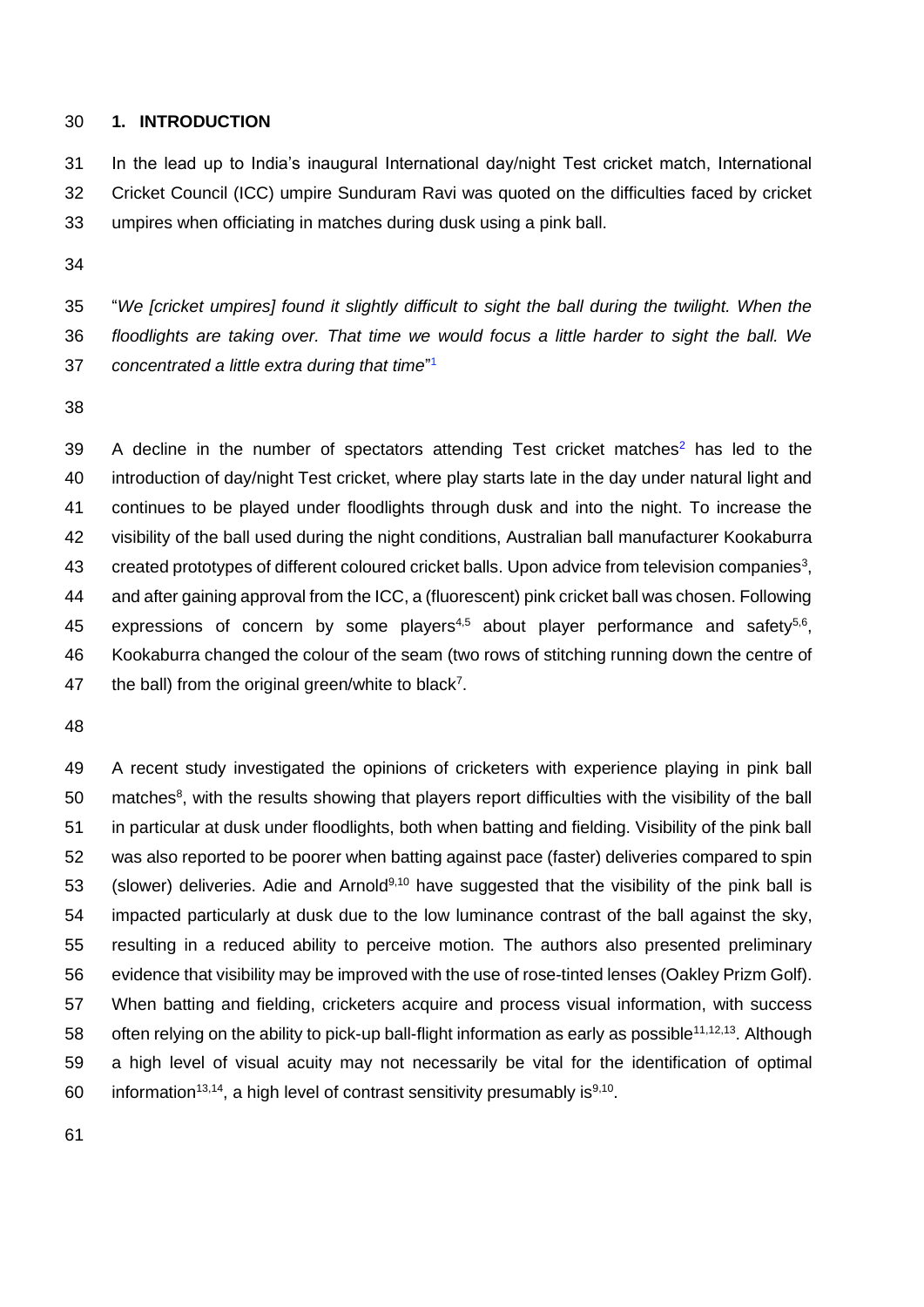Cricket umpires officiate from two alternating positions during a cricket match, and importantly, the visual demands from those two positions differ. Umpires interchange their position after every six legal deliveries between the 'bowler's (non-striking) end' and 'square leg' (roughly 22 yards from the batsman's legs orthogonal to the direction of the pitch). Umpires at the bowler's end are, amongst other tasks, required when making leg-before-wicket decisions to make predictive judgements about whether a ball that hits the batter may have gone on to hit 68 the stumps<sup>15,16,17</sup>. The role of the umpire at the square leg position differs, instead requiring them to track a ball from a side-on position to determine where the ball passes the batter, and whether the batter completes the run safely before the ball strikes the stumps. Accordingly, it is important to establish the degree to which the visibility of the pink ball is influenced when umpiring in each of those two positions.

 Umpires, just like players, also make decisions based on their identification of visual information, yet there is neuropsychological evidence to suggest that the nature of the visual information that umpires rely on might differ to that of players. The dual-pathway theory of vision<sup>18,19</sup> suggests that the nature of visual information relied on to control actions (information in the dorsal pathway that is highly sensitive to motion and contrast) may be different to that relied on for perceptual decisions (ventral pathway sensitive to acuity and colour). While cricketers when batting likely rely on contributions from both the ventral and dorsal pathways (i.e., respectively for initial visual cue pick-up through to the execution of an interceptive action when attempting to strike the ball), cricket *umpires* would rely solely on the perceptual pathway. More specifically, research suggests that coupled responses (subconscious) required for the completion of an interceptive action involve dorsal processing, and non- coupled (conscious) responses for perceptual actions originate from the ventral processing 86 pathway<sup>14,19</sup>. Accordingly, it is possible the visual demands of players and umpires might vary, and consequently the experiences of players viewing the pink ball might differ to umpires. Another key difference between the role of players and umpires is that batters (and some fielders positioned behind the batter) view the ball as it is looming towards them whereas 90 the umpire at the bowler's end views the ball with it looming *away* from them<sup>20</sup>. The complexities of the retinal image processing of motion in direction (MID) of a ball, and time to 92 collision processing<sup>20</sup> are exacerbated with the inclusion of an interceptive task. The direction of the MID is a function of the ball's angular velocities and the resulting retinal images. This further highlights the importance an interceptive act plays on the processing of visual information. The umpire at the bowler's end must deal with looming of the opposite sign (away 96 from) but without time to collision processing.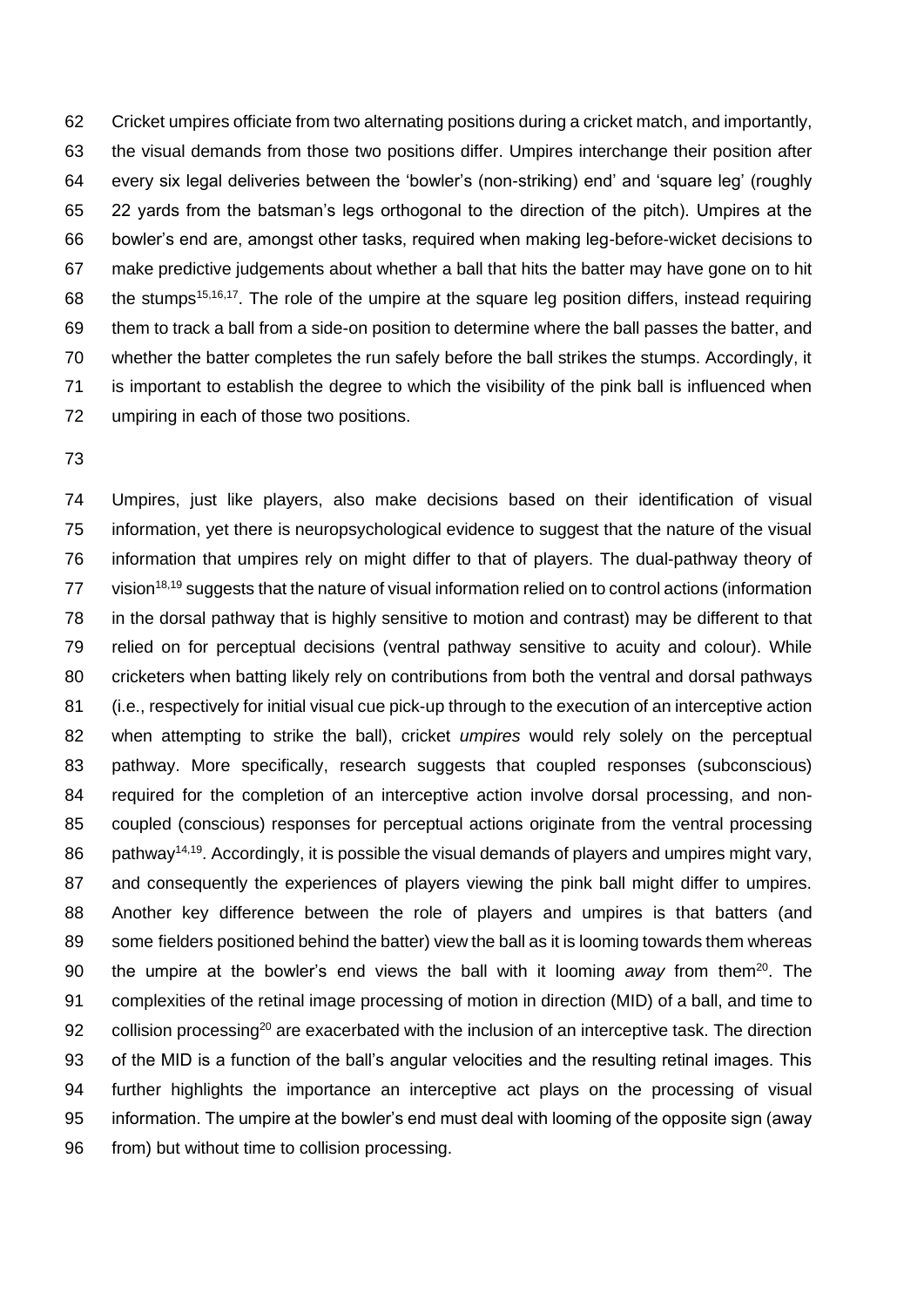One significant visual challenge faced in cricket is the diverse set of backgrounds participants must track the ball against such as the sky, the crowd, the grass outfield, and the sight screens (white in Test cricket). Although the backgrounds remain relatively constant across all Test cricket venues, the changing light conditions alters the composition of the background. Any alteration to the illumination or colour composition to the background the ball is viewed against, will affect luminance contrast. Any change in the luminance contrast will in turn affect the visibility of the target object. Accordingly, the visual demands of players and umpires might differ, and consequently, the experiences of players viewing the pink cricket ball might differ to umpires.

 The aim of this study was to investigate professional cricket umpires' opinions regarding the visibility of the pink cricket ball when adjudicating day/night cricket matches. The study 110 explored whether, as suggested from our research on players<sup>8</sup> the period at dusk under floodlights is the most challenging for visibility when compared to conditions experienced during the day and at night. We hypothesized that umpires would report the pink cricket ball to be visibly more challenging than the red ball while umpiring from both positions under all 114 three light conditions, with difficulties most pronounced when adjudicating at the bowler's end due to the complexity of the visual tasks associated with officiating from this position.

## **2. METHOD**

 A cross-sectional survey study design was used to establish umpire perceptions of the visibility of the pink cricket ball in day/night matches. The white ball used in limited (50 and 20) over matches cannot currently be used in Test match cricket. The surface integrity and colour of the ball degrades significantly prior to the 80 over life span required for use in Test cricket. The white ball offers little to no contrast against the white clothing worn by Test cricketers. For these reasons, the white ball was not considered for comparison within this study. A 27-item questionnaire was initially developed by two researchers (PA, LW) based on previous 125 experience conducting a similar survey on elite cricketers<sup>8</sup>. The full research team (including cricket coach [JJ] and umpire [JA]) then reviewed the survey in an iterative process with further modifications made to the wording to make it suitable for umpires. The survey went through two stages of review to establish validity prior to commencement of the study proper. Individuals with knowledge of the sport (sports researchers, and cricket administrators) reviewed the survey to ensure face validity and interpretability. Modifications were made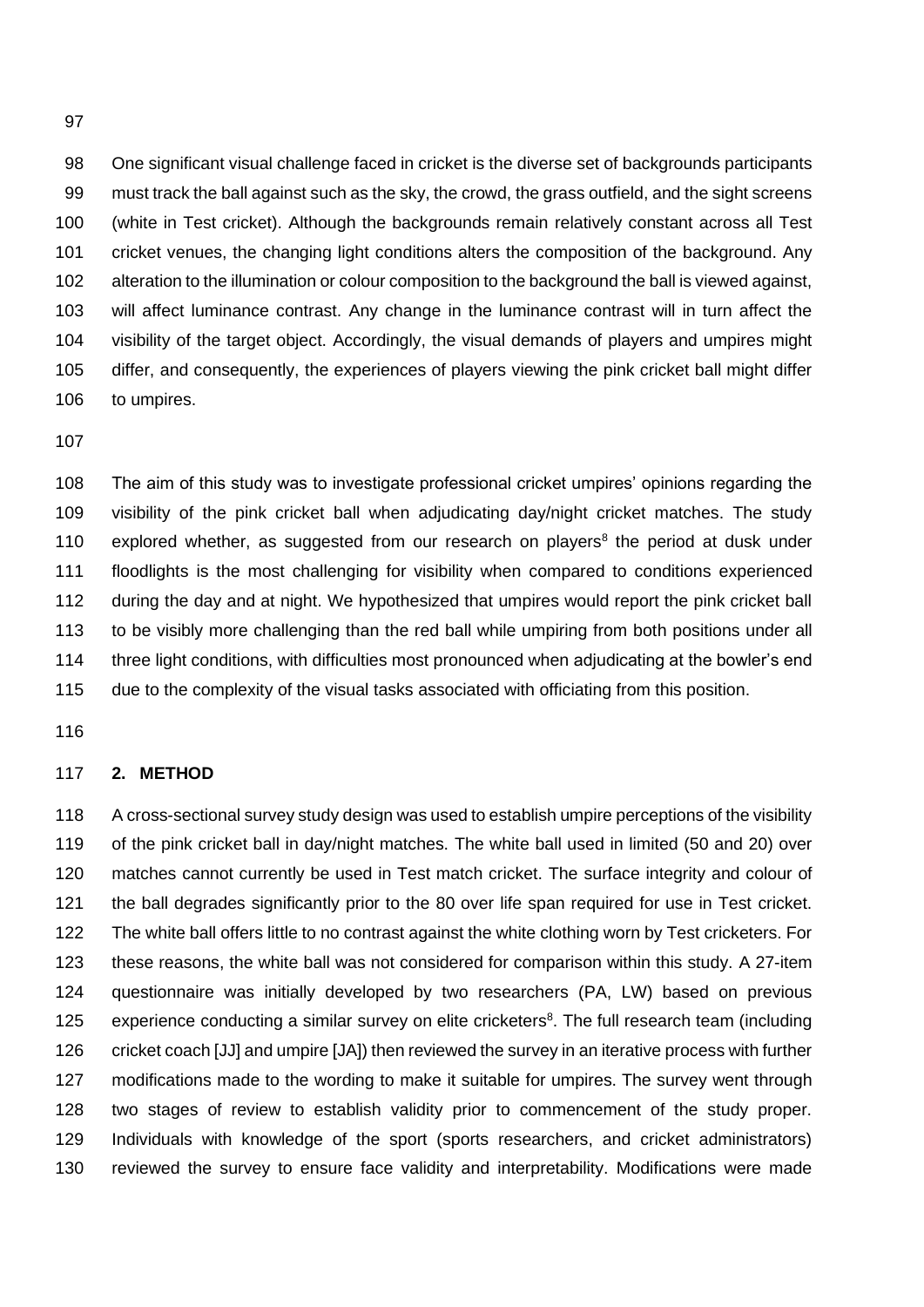before the second stage, where the survey was sent to two elite umpires to determine whether the questionnaire was sufficiently clear and straightforward to complete. They confirmed that the length of the questionnaire was acceptable and that they experienced no difficulties with the format or comprehensibility of the questions. The survey was available to the umpires for one month and took between 15-20 minutes to complete. The study adhered to the tenets of the Declaration of Helsinki. Ethical approval was obtained from the Faculty Research Ethics 137 Panel of Anglia Ruskin University.

 Purposeful sampling was used towards the end of the 2018 English county cricket season to recruit elite male cricket umpires (from the UK and internationally) who had experience adjudicating pink ball cricket matches. The study consisted of 30 elite (international and first- class) umpires recruited via the England and Wales Cricket Board (ECB), Cricket Australia (CA), and the International Cricket Council (ICC). The data for the UK-based umpires were collected at the ECB umpires' end of season meeting in paper form or using an online questionnaire (Qualtrics). The international data were collected using the online questionnaire circulated by an ICC elite panel member via email, and Australian umpires were invited via the CA match officials' manager. Participants answered a combination of Likert scale and closed questions, with free text comments allowing participants to expand on their responses. The survey can be found in Appendix A1.

The final survey consisted of 4 sections, as follows:

 Section A, addressing participant characteristics, contained questions about the participants' officiating experience in matches and/or training with a pink ball. Further questions required information regarding self-disclosure of any vision problems along with a personal rating of 155 their own distance vision  $(1 = \text{very poor}, \text{to } 10 = \text{excellent})$ .

 Section B assessed *visibility of the pink ball under different lighting conditions,* with participants asked to rate, on a 15-point Likert scale, the visibility of the pink ball under natural light, dusk under floodlights, and night under floodlights when compared to the visibility of the red ball in normal daylight conditions (control condition). Visibility was rated while umpiring from the bowlers' end, and from the square leg position. Negative values (down to -7) indicated better visibility with the pink ball while positive values (up to +7) indicated better visibility with the red ball. A zero response indicated no difference in the visibility between the pink and red cricket balls. Internal consistency for the Likert-scale questions was high (Cronbach's alpha = 0.766). An example question in this section: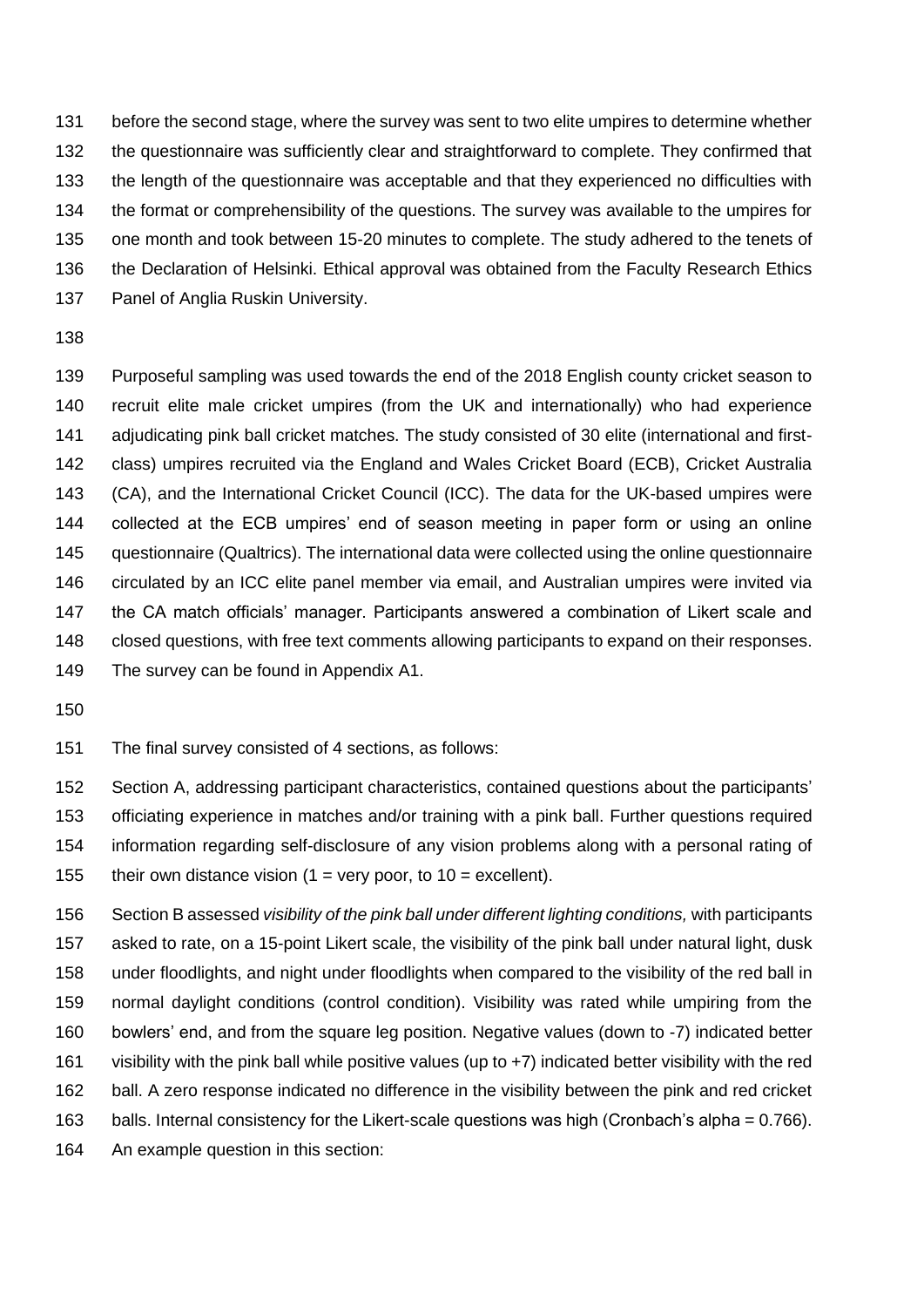"On a scale from -7 (pink ball much easier to see) to +7 (red ball much easier to see), with zero representing no difference, how visible is the pink ball compared to the red ball while umpiring at THE BOWLER'S END in NATURAL AFTERNOON LIGHT?"

 Section C evaluated *Approaches to umpiring with the pink ball* using a similar 15-point Likert scale. Participants were asked to compare the visibility of the pink ball when umpiring pace and spin bowling. An example question in this section:

- 172 "On a scale from -7 (pace bowling much more difficult) to +7 (spin bowling much more 173 difficult), with zero representing no difference, is the visibility of the pink ball more difficult against PACE BOWLING or SPIN BOWLING?
- 

 Negative responses (down to -7) indicated better visibility with pace bowling, with positive responses (up to +7) indicating better visibility with spin bowling. Responses of 0 indicated no difference in visibility between pace and spin bowling. Participants were asked if visibility improves with time (yes/no/don't experience), and whether visibility of the pink ball differs between delivery types (full length, bouncers, slower balls, and normal length). Umpires were also asked whether they made any changes to their umpiring style to accommodate the pink cricket ball. Opinions were sought regarding the future direction of pink ball cricket, including the potential use of an alternative ball colour, coloured clothing, and coloured sight screens.

 Section D provided the opportunity for participants to offer any relevant information that had not been covered in the survey.

 Quantitative data were analysed using Statistical Package for Social Sciences (SPSS) version 26.0 (IBM Corp, 2019). Likert scale responses were treated as non-parametric ordinal data and summarised using the median. A one-sample Wilcoxon signed-rank test was used to determine whether values differed from zero. A paired-sample Wilcoxon signed-ranks test with Bonferroni corrected *p* values (revised *p*-value of 0.025) was used to identify whether ratings differed between lighting conditions. Categorical variables (yes/no) regarding acceptance of 194 the pink ball were described using frequencies.

 To analyse the free text responses, content was initially analysed inductively to produce 197 themes that could then be used for categories in a content analysis $8,21$ . To become familiar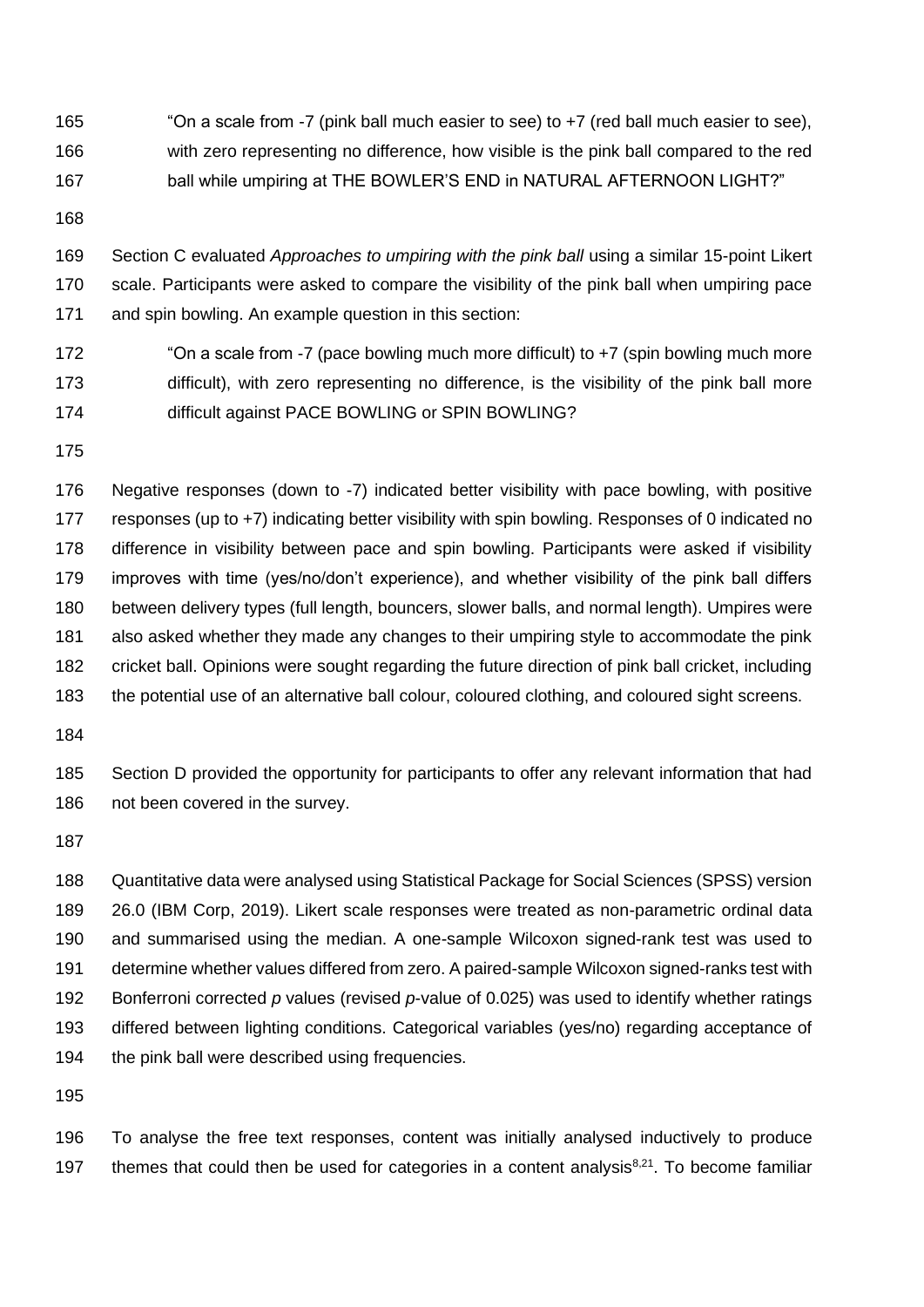with the data the responses were first read and reread by the lead researcher with initial observations noted. Next, features of the data were labelled and compiled to allow themes to be identified. For content analysis, participant responses were broken into clauses, and each clause was coded based on the themes generated. The five emergent themes generated were: *(i) difficulties tracking pace deliveries due to ball speed, (ii) eyes do adjust with time, (iii) continue with the pink ball, (iv) limited exposure makes it difficult to evaluate, (v) slight adjustments made to positioning.* The coverage of each theme (the number of times the codes associated with that theme appeared in the free text comments) was calculated; a maximum possible coverage value being 1.0 (if all free text comments were to be associated with that one theme). Themes with low coverage (less than 0.10) were not reported. This process was conducted for each question by three members of the research team, with multiple codes possible per response, for example a participant may mention both lighting conditions and the background when asked about whether visibility differs facing different delivery types. To ensure inter-rater reliability, the data were coded by the lead researcher and by an 212 independent researcher to reduce bias<sup>22</sup>. A Cohen's K was run to determine the level of agreement between researchers, revealing a high level of agreement (*K*=0.667, *p*<.001).

### **3. RESULTS**

## **Section A - Umpire characteristics**

 Participants (*n*=27; age 50.9, SD = 8.1yrs; range 32-57yrs) had all officiated in first-class or 218 International pink-ball matches (mean matches  $= 3.7$ , SD  $= 3.3$ , range 1-15) and so had experience of umpiring under the full variety of lighting conditions. When asked if they had previously undertaken any specific training in preparation for pink-ball matches, 11 umpires (41%) reported no specific training and 16 umpires (59%) reported that they had attended practice ('net') sessions using the pink ball in preparation for matches. Participants were asked to rate their distance vision on a scale from 1 (very poor) to 10 (excellent); a mean rating of 9.5 (SD = 0.6) was recorded. One umpire reported having "mild colour blindness" (non- specified self-reported CVD), although the participant passed the pre-season ECB vision screening assessment.

## **Section B - Visibility of the pink ball under different lighting conditions**

 The median values of the umpires' ratings of the visibility of the pink cricket ball under different lighting conditions (Figure 1) indicated that the visibility of the pink ball when viewed in natural 230 light and at dusk was no different to that when viewing the red ball under natural lighting (pink

ball in natural light, bowlers end median = 0, *z*=-0.87, *p*=0.930; pink ball at dusk, bowlers end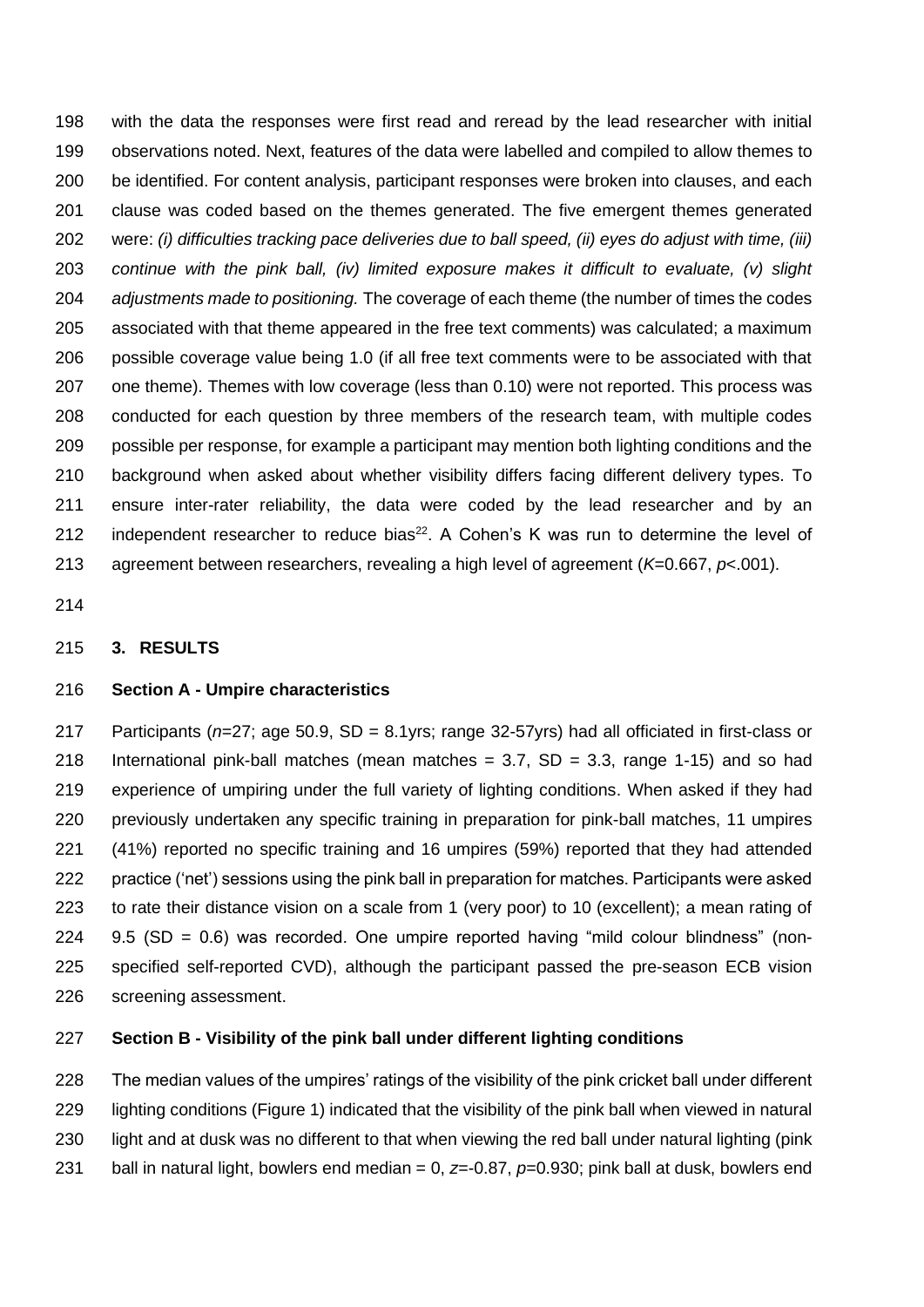median 0, *z*=-0.88, *p*=0.382; pink ball in natural light, square leg median = 0, *z*=-0.26, *p*=0.793; pink ball in natural light, square leg median = +1, *z*=0.22, *p*=0.828). However, the pink ball when viewed at night under floodlights was rated as being more visible than the red ball is during natural lighting (bowler's end median = -3, *z=*-2.40, *p*=0.016; square leg median = -3, *z*=-2.17, *p*=0.030).

#### INSERT FIGURE 1 AROUND HERE

 A paired samples Wilcoxon signed-ranks test revealed the pink ball to be more visible at night under floodlights (median = -3) than at dusk under floodlights when viewed from the square leg position (median +1, *z*=-2.537, *p*=0.013). No significant differences were found between viewing at night under floodlights and in natural light for either viewing position (*p*=>0.025; Bonferonni corrected), or between any of the lighting conditions from the bowler's end.

 An umpire's experience of using a pink ball did not alter their rating of the visibility of the pink ball from either the bowler's end (*h=*3.066, *p*=0.38) or from square leg (*h=*3.58, *p*=0.31).

## **Section C - Approaches to umpiring with the pink ball**

 The pink ball was rated as being significantly less visible during the umpiring of pace bowling when compared to umpiring spin bowling (median value=0, mean=-1.23, *z*=-2.00, *p*=0.046). When asked to expand on the Likert responses, the main theme related to difficulties tracking pace deliveries due to the speed of the ball (n=20, coverage 0.35). Responses relating to pace bowling included:

 "Spin bowling is obviously a lot slower, therefore easier to pick up and track" (Participant 19), and "The ball moves faster so therefore more difficult to pick up!" (Participant 22).

 Participants were asked whether visibility improved over time if the pink ball was difficult to see. From the responses received (n=23), six participants (26%) responded 'yes' that the pink ball becomes gradually easier to see, eight (35%) responded 'no', and nine (39%) didn't experience any problems seeing the pink ball. Free text responses (n=14) highlighted the following theme: no problems experienced (coverage 0.29). Example responses included: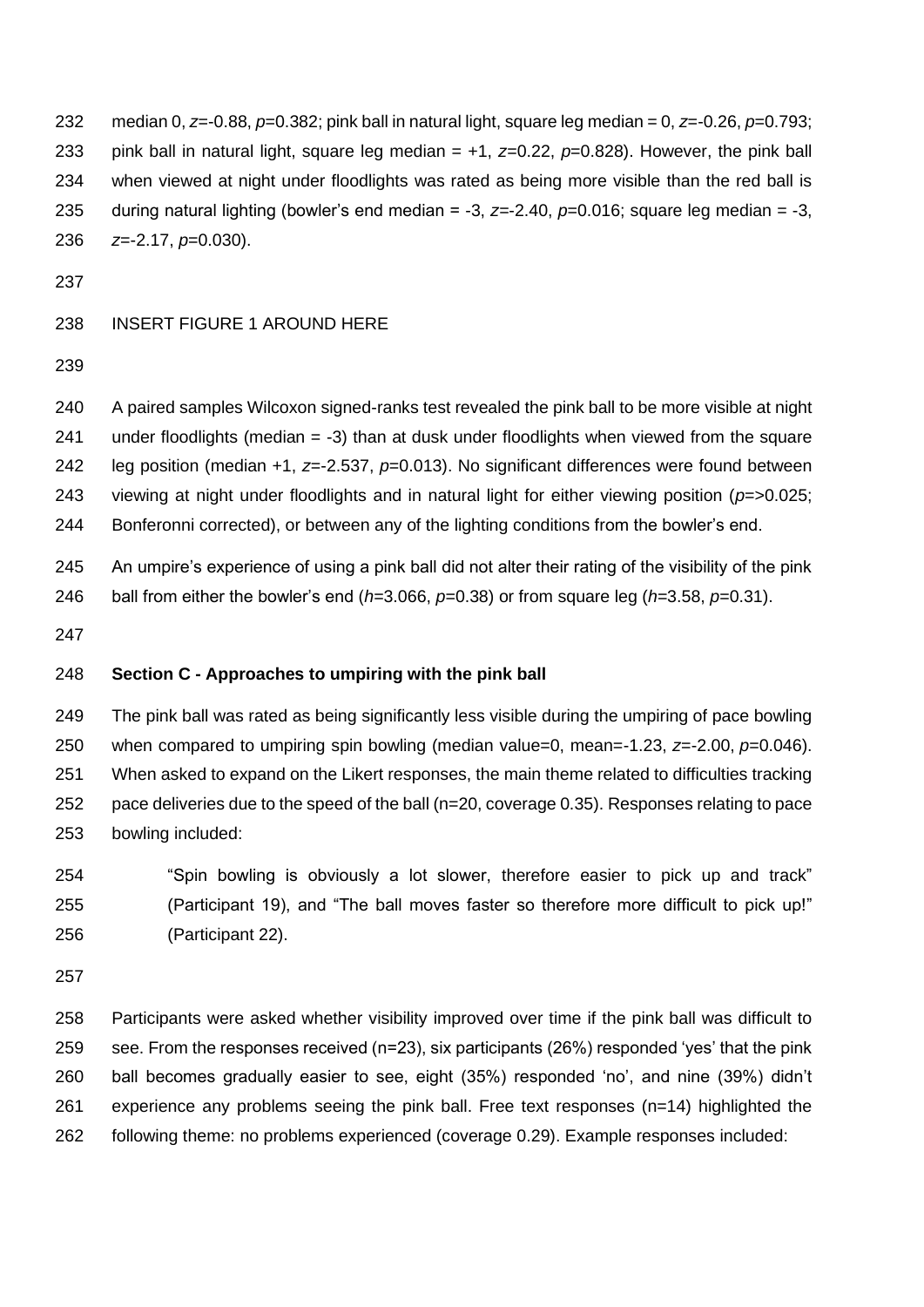"I never really noticed a big difference with the pink ball" (Participant 24), "the pink ball is a bright pink, it's not a dull colour, so I didn't notice any real change" (Participant 9).

 Participants were asked if, when umpiring under floodlights, the visibility of the pink ball varied depending on the delivery type. From the responses received (n=26), 11 participants (42%) replied that visibility did depend on the delivery type, 15 participants (58%) responded that it 269 did not. Free text responses (n=12) provided the following themes: short deliveries being more difficult (coverage 0.33); and full deliveries more difficult (coverage 0.25). Example responses included:

 "Short pitched deliveries are more difficult to pick up" (Participant 19), "Short balls are often more difficult from side on as the angles are more steep" (Participant 22), and "I believe that fuller deliveries are more difficult to pick up by both batsmen and umpires" (Participant 13).

 Participants were then asked if they have changed anything about the way they go about their umpiring to accommodate the pink ball. From the responses (n=26), six reported that they did make changes to accommodate the pink ball (23%), and 20 reported they did not make any changes (77%). Free text responses (n=10) revealed the following themes: use of eyewear to help (coverage 0.30), adjustment to positioning (coverage 0.20), and not enough exposure to warrant changing anything (coverage 0.20). Responses included:

 "I wear Oakley prism glasses" (Participant 15), "Ball tracking as mentioned above. Standing back a bit further at dusk" (Participant 8), "I came closer at square leg to try and pick the ball up better from side on" (Participant 17), and "We do very few games 286 so why would I change my routines?" (Participant 22), "Not yet - don't have enough pink ball experience yet to figure out what the best solution would be" (Participant 15).

 When asked if a different coloured ball would be preferable to using the pink ball in day/night matches (n=24), nine participants responded yes (38%), with 15 answering no (62%). Free text responses (n=18) highlighted two main themes/suggestions; Continue with the pink ball (coverage 0.39), and white is more visible under artificial lighting (coverage 0.22). Example responses include: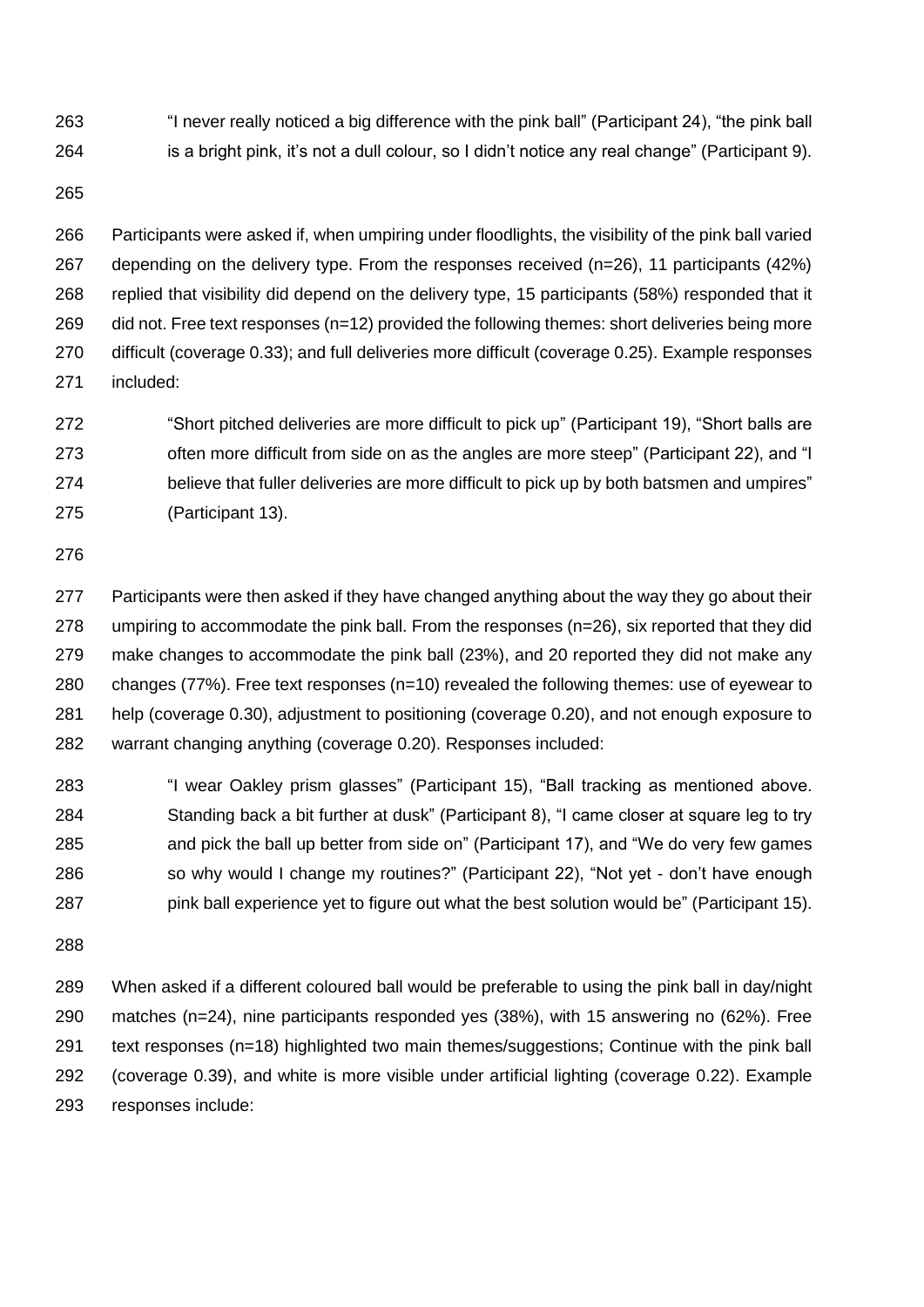Pink I believe to be excellent for myself" (Participant 15), "Pink ball is very easy to see" (Participant 6), and "White is still better to umpire" (Participant 14), "The white ball is easier to see" (Participant 12).

 Participants were asked if it would be better if cricketers wore coloured clothing whilst playing in pink-ball matches. From the responses received (n=23), five participants responded yes (22%), and 18 responded no (78%). The associated free text comments (n=10) identified the following themes: coloured clothing would be harder (coverage 0.40). Responses included:

 "Coloured clothing would make it harder. Coloured clothing and a coloured ball....no thank you!" (Participant 9), "you get a good contrast between white and pink, other colours might be harder to see ball" (Participant 14).

 When asked if an alternative colour sight screen would aid visibility (as opposed to the white screen currently used), 12 (46%) of the responding participants (n=26) answered yes, and 14 (54%) responded no. Participants elaborating on their answers highlighted the following theme: black would aid visibility (coverage 0.71). Example responses included:

- "Black is a clear background and easy to pick the ball out of" (Participant 28), "Black screen, better contrast", and "Black screens would aid visibility" (Participant 21).
- 

 The final question asked whether there were any playing grounds in which umpires found the pink ball easier to see. Of the responding participants (n=19), five answered yes (26%), and 14 answered no (74%). Free text responses did not provide any meaningful themes.

## **Section D – Further information**

 The responses provided in this free text option (n=11) did not provide any additional information to that supplied in sections A-C.

 Responses throughout the survey for one participant who self-reported as having mild CVD highlighted the difficulties that an umpire with a CVD may find with the visibility of the pink ball. That umpire rated the visibility from the bowlers' end at dusk under floodlights as being worse than the red ball under natural conditions (+5 reported), as when viewing the pink ball at night under floodlights (+3 reported), at square leg at dusk under floodlights (+5 reported), and square leg at night under floodlights (+3 reported).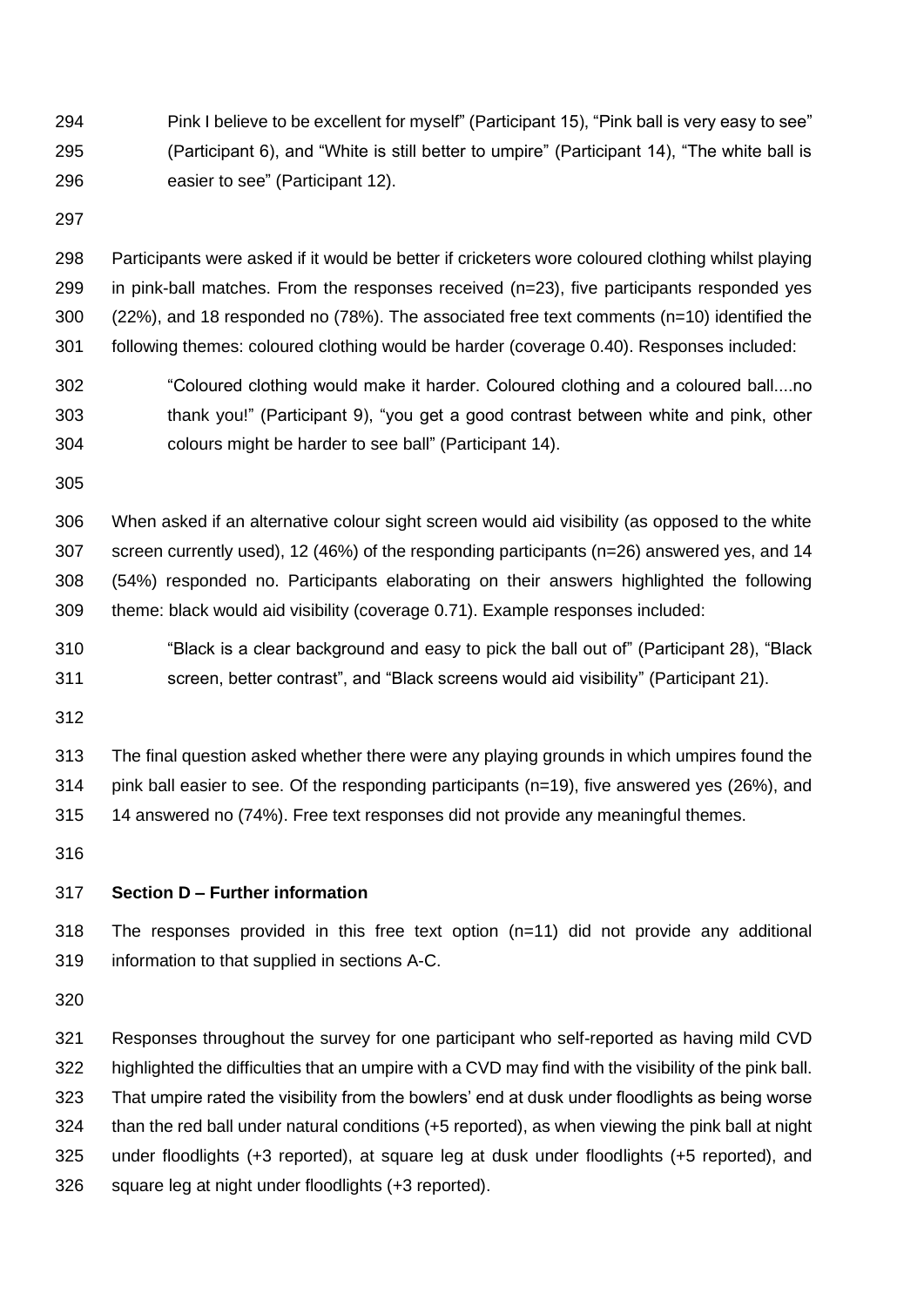## **4. DISCUSSION**

 Anecdotally, some cricket umpires have reported that they find it difficult to see the pink cricket ball during dusk<sup>1</sup>. This study sought to empirically investigate these reports using a cross- sectional survey with a purposeful sample of elite cricket umpires. Findings fail to support the anecdotal observations, with the visibility of the pink ball at dusk (and in the daytime) rated as being no different to that of a red cricket ball during natural daylight. In fact, elite umpires considered the visibility of the pink ball at night under lights to be significantly *better* than that of the red ball during daylight hours. There are key differences between the red and pink balls when considering them as visual stimuli. Unlike the red ball, the pink ball is fluorescent, meaning the relative luminance, when viewed against a non-fluorescent background, will be lowest when the exciting wavelengths are reduced. This would be particularly prevalent in direct sunlight just before the onset of dusk.

 In a recent study<sup>8</sup>, elite cricketers reported the visibility of the pink ball to be poorer at dusk, under floodlights, both when batting and fielding, compared to the red ball in natural light. 343 Collectively, the results from the current study and previous work present contrasting views on the visibility of the pink ball, raising interesting questions about the unique demands (visual processing, enhanced concentration, adaptation) posed by the pink cricket ball on each of the respective roles of umpires and cricketers. Research suggests the ventral and dorsal streams are driven by retinocortical visual projection which is organised by at least three major pathways (magnocellular – dorsal, parvocellular – ventral, and the koniocellular - dorsal). The parvocellular cells manifest red-green opponency, the magnocellular cells are non-colour opponent, while the koniocellular cells show yellow-blue opponency. The koniocellular pathway appears likely to sustain some visual behaviours in the absence of either magnocellular or parvocellular input. The ventral and dorsal pathways are responsible for processing information pertaining to vision for action (dorsal), and vision for perception 354 (ventral)<sup>18</sup>. Therefore, the predictive element (pre-ball release information) requires processing from the ventral stream, with the movement and action (post-ball release interception) element processed by the dorsal stream. A batter will utilise both streams whilst executing a shot or in the outfield, moving to intercept the ball. However, an umpire will predominantly utilise the ventral stream for their predictive response. Findings from this study add further support to research suggesting that information processed through the dorsal stream is affected by the change or reduction in contrast luminance<sup>23</sup>, thus accounting for the differing opinions around the visibility of the pink ball.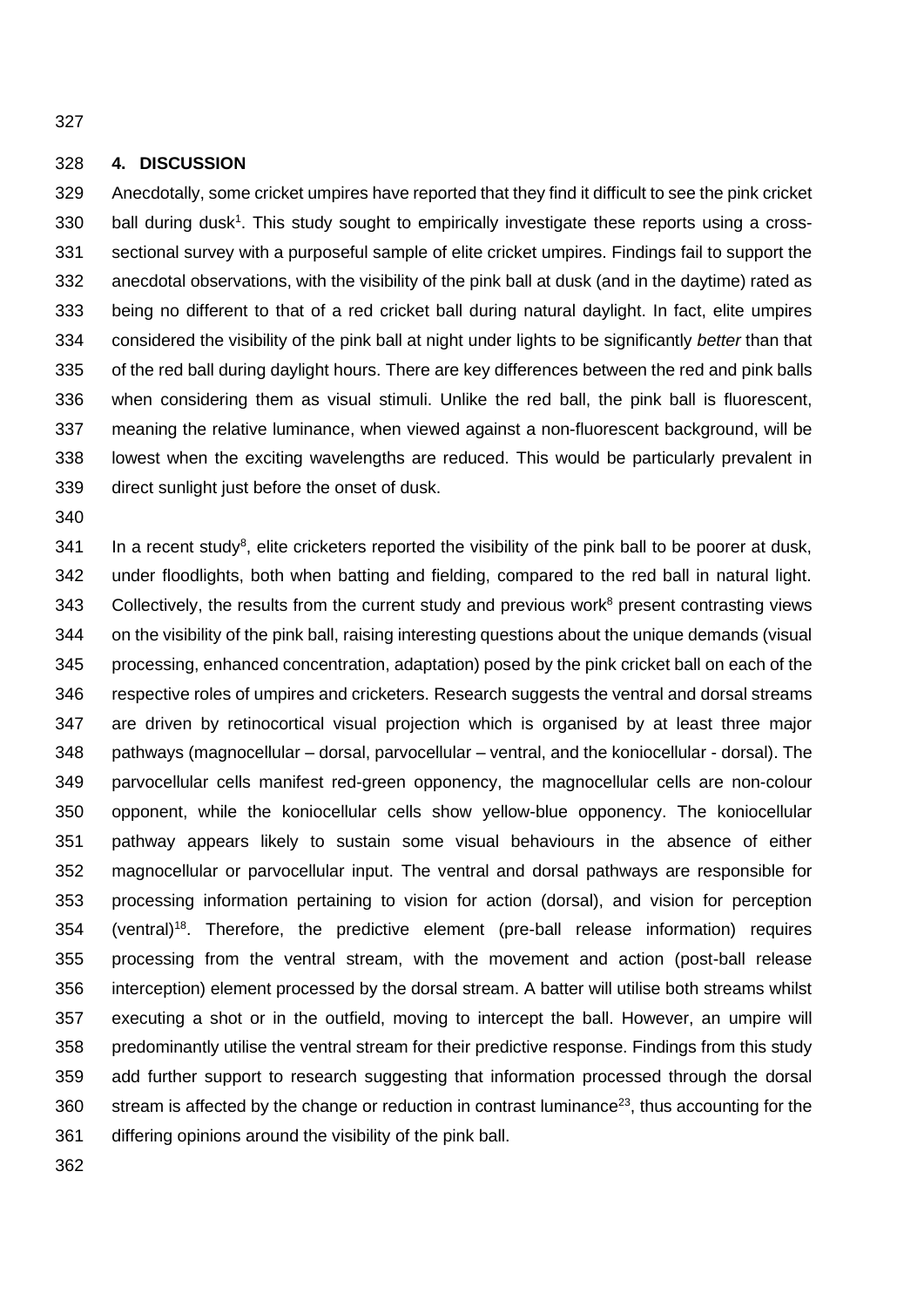An alternative explanation for the umpires not perceiving a difference in visibility between the pink ball at dusk under floodlights and the red ball during regular daylight conditions may be 365 linked to the anecdotal report by ICC umpire Sunduram Ravi<sup>1</sup>. Ravi stated that conditions with (potentially) poorer visibility cause umpires to increase their levels of concentration. This increased concentration may (subconsciously) nullify any visual difficulties experienced. It is 368 relevant to note that a study by Mann et al.,  $(2007)^{13}$  found that low levels of induced blur did not negatively affect cricket batting performance, with the authors suggesting that an increase in concentration may be one of the factors mitigating against a decrement in performance. 371 Similarly, Wilkins & Appelbaum (2019)<sup>24</sup> proposed that one of the mechanisms of stroboscopic visual training (a type of training where individuals perform actions under intermittent visual conditions) may be that it leads to increased attention and effort. Thus, the idea that individuals may mitigate impoverished visual conditions by increasing concentration could also be 375 applicable in the current study. This, however, does not explain why previous research<sup>8</sup> has shown cricket players to perceive the pink ball as having reduced visibility, particularly as they would arguably have an even greater incentive to increase their concentration than the umpires.

 It is possible that the difference between current findings and the previous player-based 381 research<sup>8</sup> could be due to the changes made by umpires in their positioning (coverage 0.20) and equipment used (coverage 0.30), which provided comparable visibility to traditional conditions as highlighted from the free text responses:

 "I wear Oakley prism glasses" (Participant 15), "Standing back a bit further at dusk" (Participant 8), and "I came closer at square leg to try and pick the ball up better from side on" (Participant 17).

 The use of sports eyewear to improve the visibility of the pink ball was discussed by Adie & 389 Arnold<sup>10</sup>. They suggest the use of rose-tinted lenses may help to counter the effects of any change in luminance contrast when observing a pink ball at dusk under floodlights. In previous 391 research<sup>8</sup>, whilst some players commented on changes to their playing style, 92% reported no changes in batting style and 91% reported no changes in fielding style in order to accommodate for their perceived reduced visibility with the pink ball.

 Although the re9sults indicate that experience does not directly impact on the visibility of the 396 pink ball at either the bowler's end (h=3.066, p=0.38) or square leg (h=3.58, p=0.31) positions,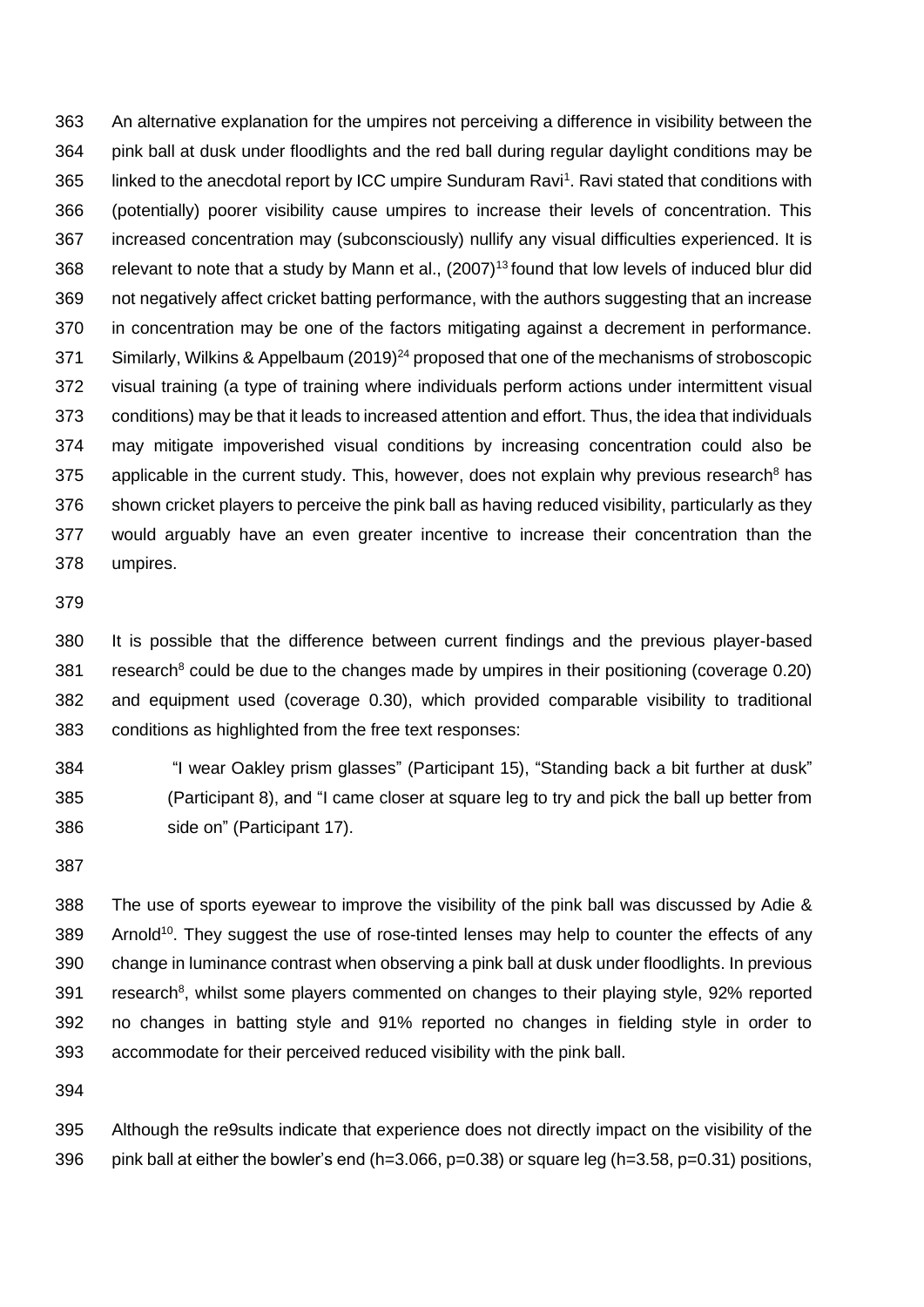it is unclear if attending and participating in training sessions with a pink ball does. Within the participant cohort, a section of umpires (n=11) reported attending and participating in training (net) sessions. A subsidiary analysis on the effect participating in a training session had on umpire's perceptions of the pink ball revealed that umpires who actively participated in training reported a significantly higher rating of the visibility of the pink ball (mean -3.14, SD = 3.45) at night under floodlights compared to those who didn't (mean -0.67, SD = 3.39: *u=*181, *p=*0.010). Also, of interest is that the free text responses relating to changes in positioning made by umpires came from umpires within the training-initiated group:

 "At square leg, I will actively go to the other side if I think I will get a better contrast so that I can track the ball better" (Participant 11), and "Apart from always standing on the offside. When the ball is pulled on the leg side it is very difficult to see" (Participant 23).

 From these results, it seems reasonable that umpires who attended training sessions benefited from an increase in confidence in the visibility of the pink ball and offers the opportunity to make potentially important adaptations to the elements of their on-field application and/or concentration.

 The pink ball may be particularly difficult for participants who are colour vision deficient  $(CVD)^{25}$ , with some first-class players even withdrawing from pink-ball matches<sup>26</sup> because of 416 concerns about their own performance and safety. One participant in this study self- reported a CVD. When the responses of this participant were excluded, the results did not change meaningfully and so their responses were included for all analyses. This participant also passed the pre-season ECB visual screening assessment. These findings along with 420 reported perceptions of CVD cricketers<sup>6,8</sup>, suggest the perceived visibility difficulties with the pink ball may be exacerbated for CVD participants. Further research is required to explore the effect on CVD cricketers, and how, if at all, the impact differs between different CVDs. 

 It is important to recognise the following limitations of the study. With the number and 425 frequency of day/night cricket matches using a pink ball being low, the exposure to matches using a pink ball of the participants recruited is so-far relatively low. There is a possibility that some of the responses given are due to inexperience or lack of exposure to the pink ball. 428 Additionally, the comparison between the pink ball under different lighting conditions with the red ball under natural daylight conditions may have been difficult because the red ball is not normally used during play under floodlights. Due to the geographical spread in both the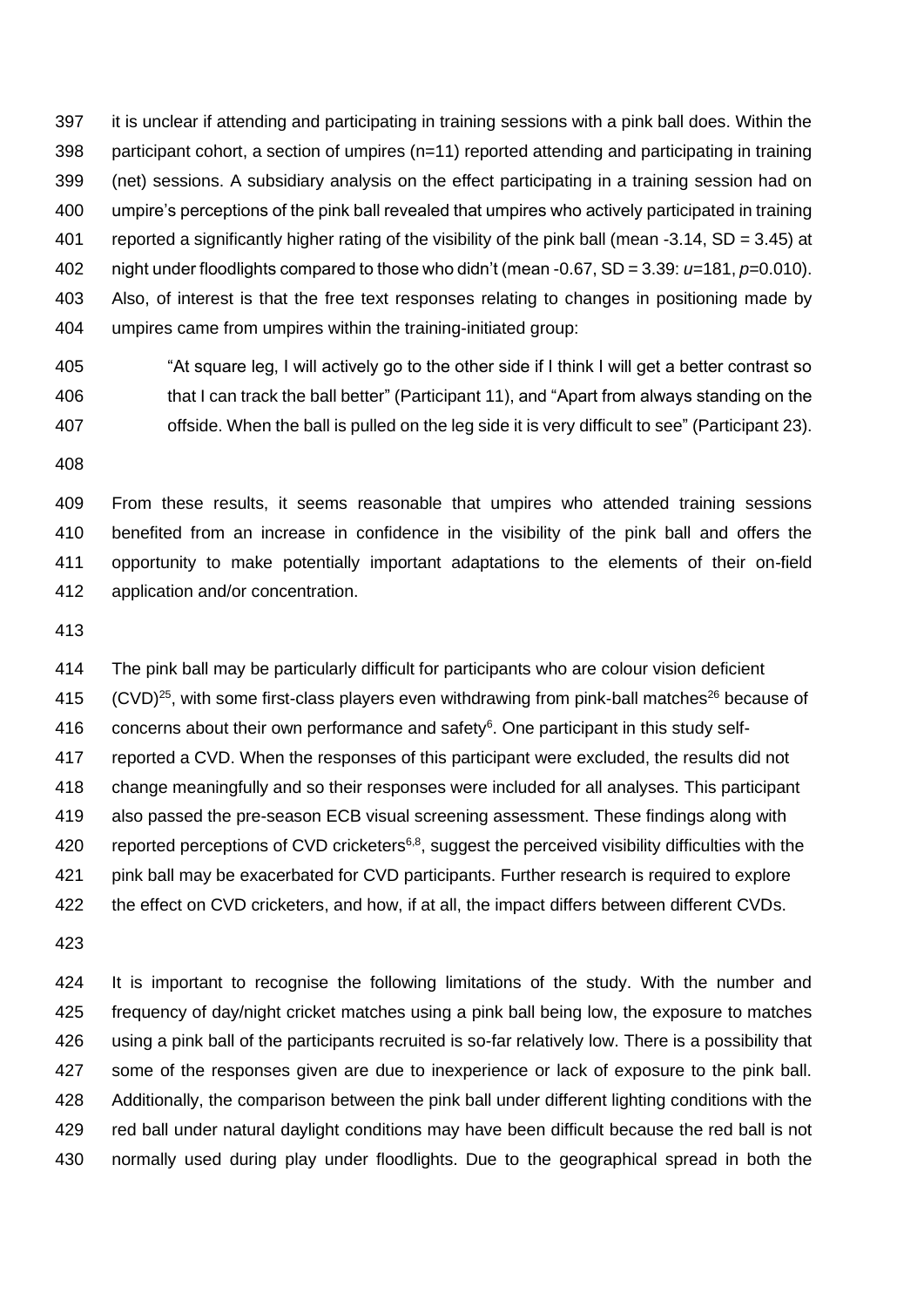participants of the survey, and the locations in which pink ball Test cricket has been played, a number of uncontrollable variables within the survey should be considered. The conditions in which the day/night matches have been played may vary by country, overhead conditions/weather, the time of year, and the make of the ball used. The aforementioned uncontrollable variables may produce different responses from umpires officiating in different countries/climates. This study provides an overview of the perceptions of pink ball visibility in world cricket. Future research should consider introducing an experimental design to mathematically model the visibility of both the pink and red balls under different lighting conditions to empirically demonstrate whether there is any difference in the visibility between the red and pink balls.

## **5. CONCLUSION**

 Elite cricket umpires reported no difference in the visibility of the pink ball and the red ball when umpiring from both the bowler's end and square leg positions under natural light and at dusk under floodlights. The pink ball was reported to be *more* visible at night than the red ball under regular daylight conditions when umpiring from both the bowler's end and square leg, with a significant increase in visibility compared to dusk when positioned at square leg. These 448 findings differ from previous research with elite cricketers<sup>8</sup> on the same topic who reported difficulties with the visibility of the pink ball particularly at dusk. The key distinction in the task of umpires and batters/fielders is whether they need to intercept the ball or not. A batter must act to intercept the ball (vision-for-action) in order to preserve their wicket (not be given out) and to accumulate/score runs. The key task for the umpire is to complete the complex series of (visual) tasks to make decisions, including predictive decisions about where the trajectory of the ball would have continued if the interception had not taken place (vision-for-455 perception)<sup>18</sup>. The looming sign for the umpire is opposite to that faced by the batter and close 456 fielders (directly behind the batter)<sup>20</sup>. With that in mind, it is suggested that the contrasting perspectives of umpires and players with regards the visibility of the pink ball may be due to the differences in the information processing required.

- 
- 
- 
- 
- 
- 
-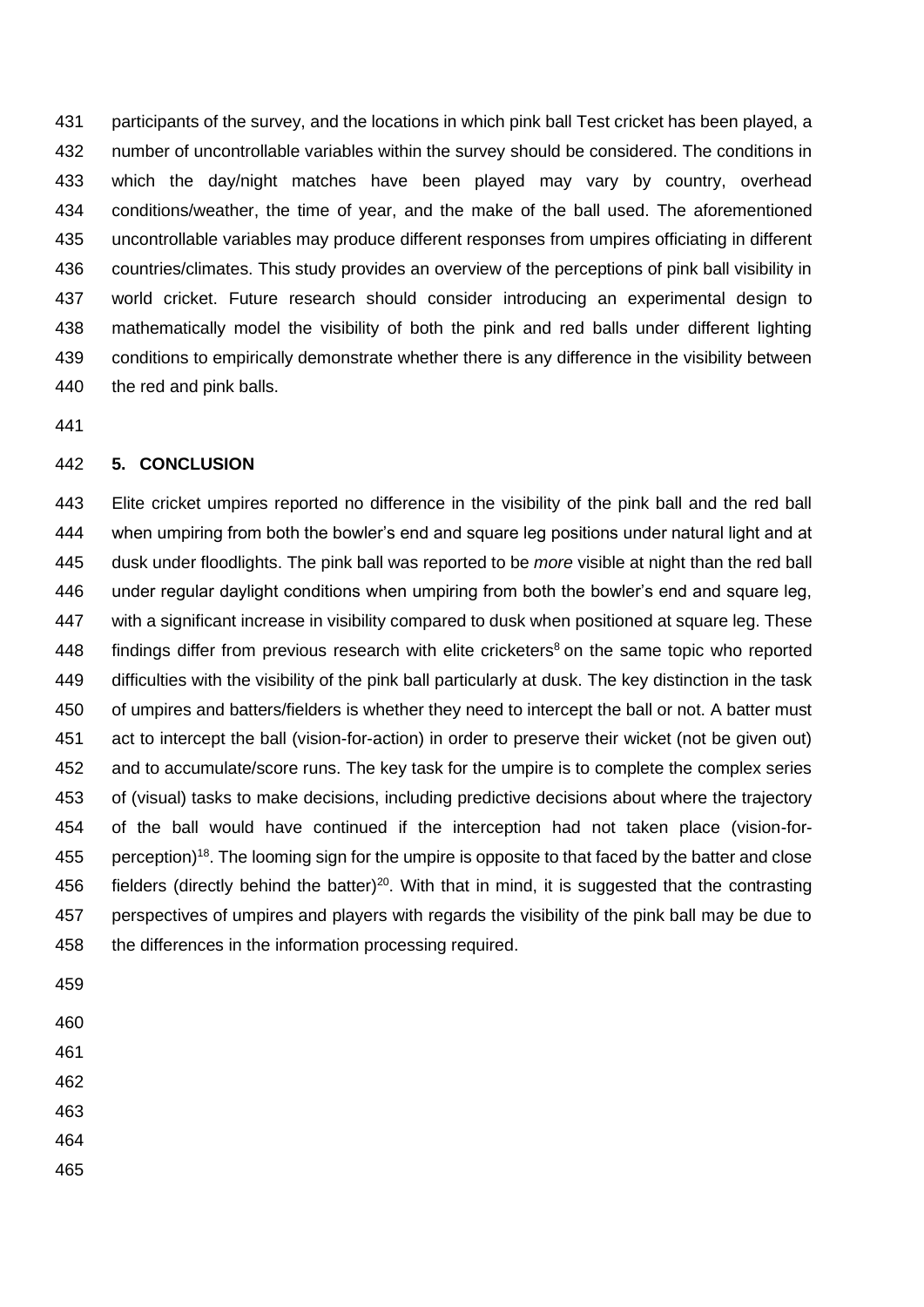| 466        |                                                                                                                                                                                                |
|------------|------------------------------------------------------------------------------------------------------------------------------------------------------------------------------------------------|
| 467        | <b>PRACTICAL IMPLICATIONS</b>                                                                                                                                                                  |
| 468<br>469 | • This systematic investigation of elite cricket umpires' opinions suggests that the visibility of<br>the pink cricket ball is equal to or better than the red ball in traditional conditions. |
| 470        | • The results of this study suggest that the visibility of the pink ball is significantly better at                                                                                            |
| 471        | night under floodlights from both bowler's end and square-leg positions, and significantly better                                                                                              |
| 472        | at night than at dusk from the square-leg position.                                                                                                                                            |
| 473        | • The results indicate that the pink ball is suitable for day/night Test matches from an umpire                                                                                                |
| 474        | perspective.                                                                                                                                                                                   |
| 475        |                                                                                                                                                                                                |
| 476        |                                                                                                                                                                                                |
| 477        |                                                                                                                                                                                                |
| 478        |                                                                                                                                                                                                |
| 479        |                                                                                                                                                                                                |
| 480        |                                                                                                                                                                                                |
| 481        |                                                                                                                                                                                                |
| 482        |                                                                                                                                                                                                |
| 483        |                                                                                                                                                                                                |
| 484        |                                                                                                                                                                                                |
| 485        |                                                                                                                                                                                                |
| 486        |                                                                                                                                                                                                |
| 487        |                                                                                                                                                                                                |
| 488        |                                                                                                                                                                                                |
| 489        |                                                                                                                                                                                                |
| 490        |                                                                                                                                                                                                |
| 491        |                                                                                                                                                                                                |
| 492        |                                                                                                                                                                                                |
| 493        |                                                                                                                                                                                                |
| 494        |                                                                                                                                                                                                |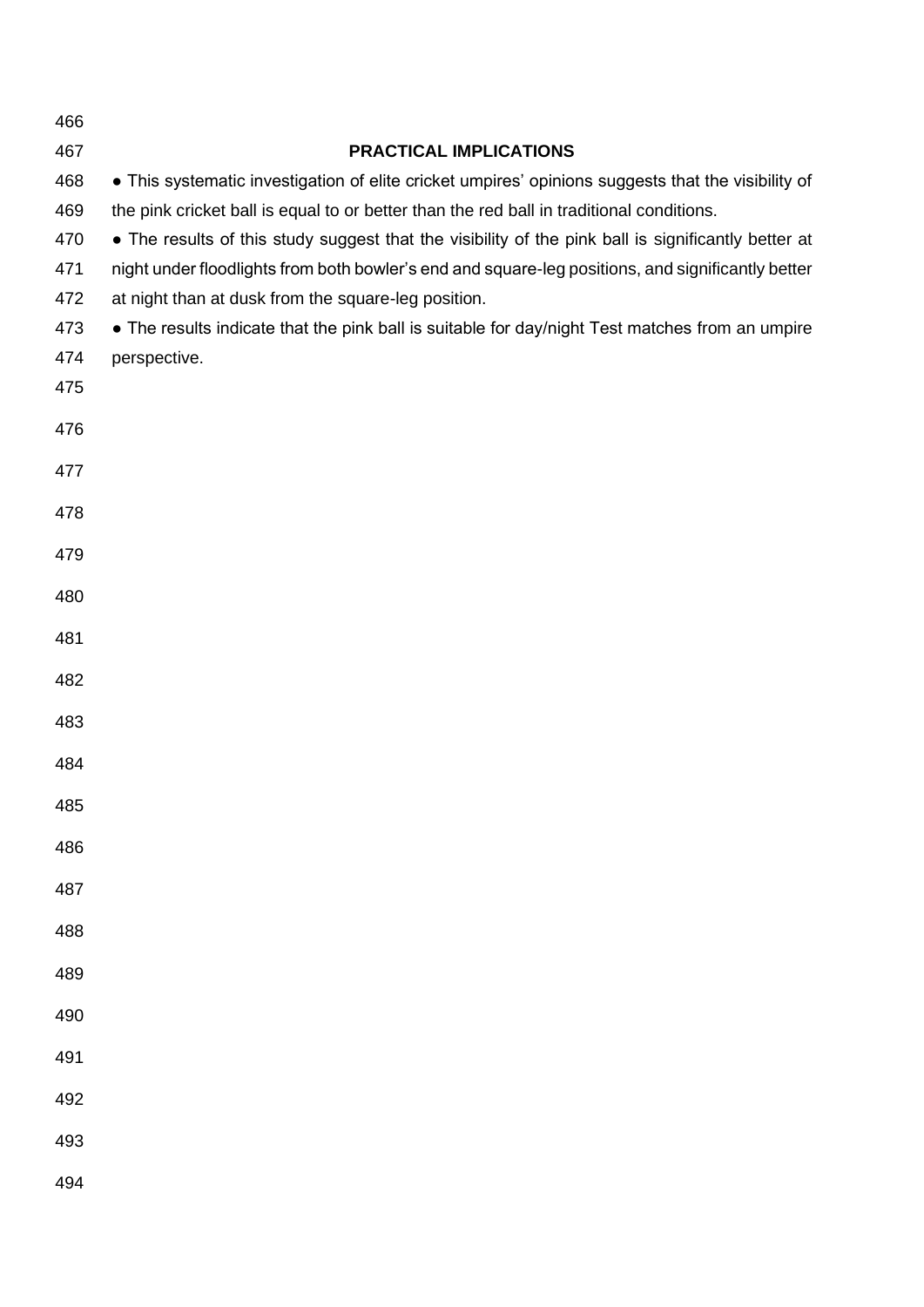| 495        | <b>REFERENCES</b>                                                                                                                                                                   |
|------------|-------------------------------------------------------------------------------------------------------------------------------------------------------------------------------------|
| 496<br>497 | 1. Ravi, S. A pink-ball Test is like officiating five back-to-back ODIs. Available at:<br>https://sportstar.thehindu.com/cricket/umpire-s-ravi-feels-a-pink-ball-day-night-test-is- |
| 498        | like-officiating-five-back-to-back-odis/article30028948.ece                                                                                                                         |
| 499        | Accessed on 10th February 2020.                                                                                                                                                     |
| 500        | 2. Silgardo, D. A brief history of pink-ball cricket. Available at:                                                                                                                 |
| 501        | https://www.espncricinfo.com/story/a-brief-history-of-pink-ball-cricket-1207107                                                                                                     |
| 502        | Accessed on 11th January 2021.                                                                                                                                                      |
| 503        | 3. Founten, L. 2015. Evolution of the Kookaburra pink ball for the first ever day-night                                                                                             |
| 504        | cricket Test Available at: https://www.abc.net.au/news/2015-10-27/sixteen-shades-of-                                                                                                |
| 505        | pink/6889650                                                                                                                                                                        |
| 506        | Accessed 7 March 2019.                                                                                                                                                              |
| 507        | 4. Lalor, P. David Warner the first player to object to second day-night Test. Available                                                                                            |
| 508        | at:                                                                                                                                                                                 |
| 509        | https://www.theaustralian.com.au/sport/cricket/david-warner-the-first-player-to-object-                                                                                             |
| 510        | to-second-daynight-test/news-story/3f81dacc51f27109528573afb8cadc9a                                                                                                                 |
| 511        | Accessed 8th July 2019.                                                                                                                                                             |
| 512        | 5. Smith, M. CA respects Rogers' absence. Available at:                                                                                                                             |
| 513        | https://www.cricket.com.au/news/colour-blind-chris-rogers-to-miss-day-night-pink-                                                                                                   |
| 514        | ball-sheffield-shield-matches/2014-11-07                                                                                                                                            |
| 515        | Accessed 19th January 2021.                                                                                                                                                         |
| 516        | 6. Sarpeshkar, V., Dhawan, A. The pink ball in cricket: a call to investigate the impact of                                                                                         |
| 517        | ball-colour on visual-motor behaviour. SportRxiv Preprints 2018;                                                                                                                    |
| 518        | doi:10.31236/osf.io/dgaqt                                                                                                                                                           |
| 519        | 7. Sarangi, Y. Pink ball now has a black seam. Available at:                                                                                                                        |
| 520        | https://sportstar.thehindu.com/cricket/pink-ball-now-has-black-                                                                                                                     |
| 521        | seam/article17232864.ece                                                                                                                                                            |
| 522        | Accessed on 7th July 2019                                                                                                                                                           |
| 523        | 8. Maguire, R., et al. Cricketers are not tickled pink by the new coloured ball. J Sci Med                                                                                          |
| 524        | Sport 2020; https://doi.org/10.1016/j.jsams.2020.08.006                                                                                                                             |
| 525        | 9. Adie, J. M., Arnold, D. H. Pink cricket balls may be visually challenging at sunset. I-                                                                                          |
| 526        | Percept 2017; 8(1):204166951668704. doi:10.1177/2041669516687049.                                                                                                                   |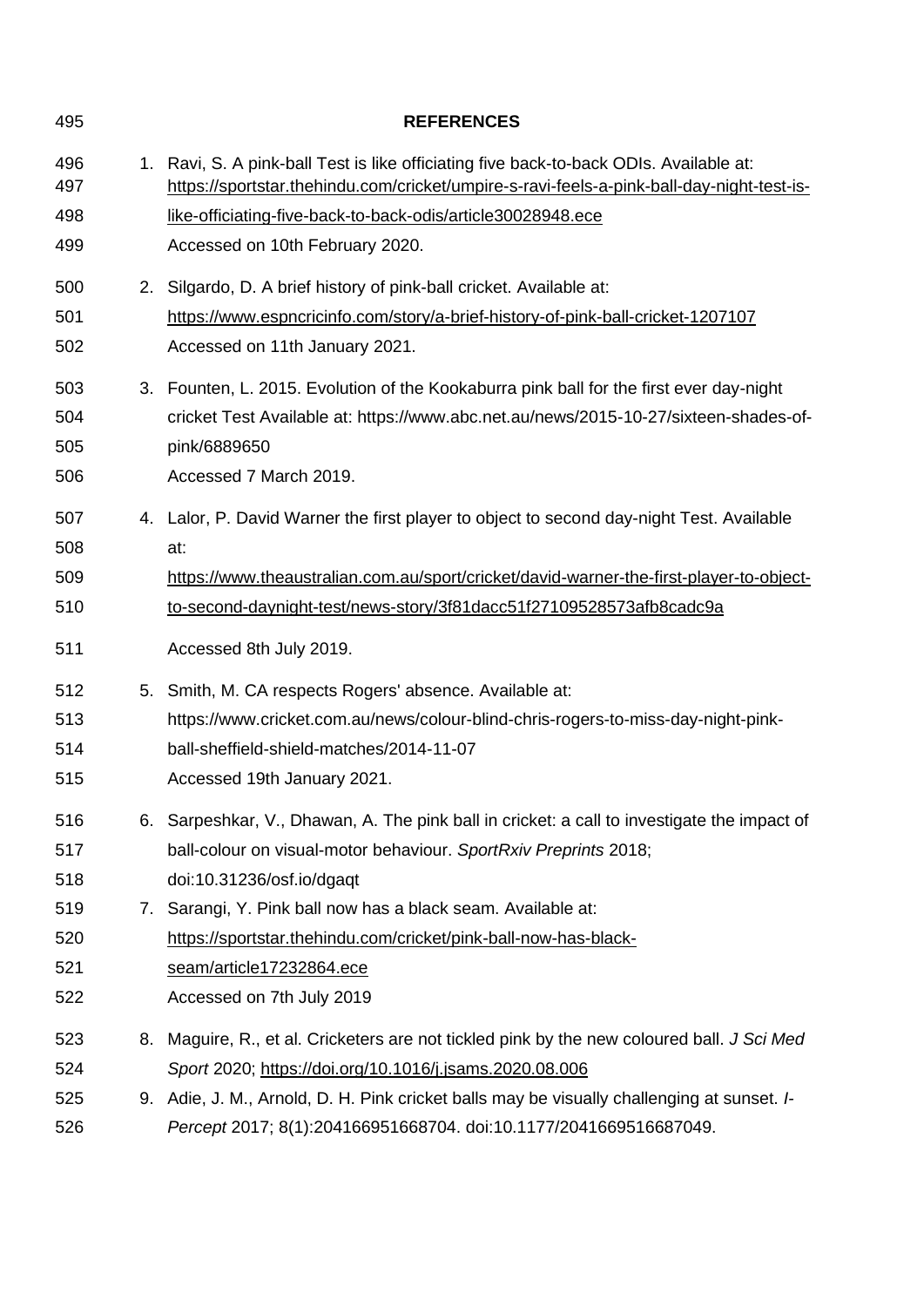- 10. Adie, J. M., Arnold, D. H. Pink cricket balls through rose-tinted glasses: enhancing interceptive timing. *I-Percept* 2017; 8(6):204166951774399. doi:10.1177/2041669517743991
- 11. Müller, S., Abernethy, B., Farrow, D.T. How do world-class cricket batsmen anticipate a bowler's intention? Q *J Exp Psychol* A 2006; 59(12):2162-2186.
- 12. Renshaw, I., Fairweather, M.M. (2000). Cricket bowling deliveries and the discrimination ability of professional and amateur batters. *J Sports Sci* 2000; 18:951- 957. 422
- 13. Mann, D.L., Ho, N., De Souza, N., Watson, D., Taylor, S. Is optimal vision required for the successful execution of an interceptive task? *Hum Movement Sci* 2007; 26:343- 356. doi: 10.1016/j.humov.2006.12.003
- 14. Mann, D.L., Abernethy, B., Farrow, D. The resilience of natural interceptive actions to refractive blur. *Hum Movement Sci* 2010; 29:386-400. doi:
- 10.1016/j.humov.2010.02.007
- 15. Adie, J.M., Renshaw, I., Polman, R., Thompson, M.B. and Mann, D.L. When in doubt, it's not out: Match format is associated with differences in elite-level cricket umpires' leg-before-wicket decisions. *Psych Sport Exercise* 2020; *51*, p.101760.
- 16. Sarpeshkar, V., Mann, D.L. Biomechanics and visual-motor control: how it has, is, and will be used to reveal the secrets of hitting a cricket ball. *Sports Biomech* 2011; 10(4):306-323. 11.
- 17. Southgate, D.C., Barras, N. and Kummer, L. The effect of three different visual monitoring strategies on the accuracy of leg‐before‐wicket decisions by cricket umpires. *Clin Exp Optom* 2008; *91*(4), pp.385-393.
- 18. Milner, A.D., Goodale, M.A. Visual pathways to perception and action. *Prog Brain Res* 1993; Vol. 95, pp. 317-337 Elsevier.
- 19. Van der Kamp, J., Rivas, F., Van Doorn, H. and Savelsbergh, G. Ventral and dorsal system contributions to visual anticipation in fast ball sports. *Int J Sport Psych* 2008; *39*(2),
- 20. Regan, D. Vision and cricket. *Ophthal Physiol Opt* 2012; 32(4), pp.257-270.
- 21. Calmeiro, L. and Tenenbaum, G., 2011. Concurrent verbal protocol analysis in sport: Illustration of thought processes during a golf-putting task. *J Clin Sport Psychol* 2011; *5*(3), pp.223-236.
- 22. Davey, J.W., Gugiu, P.C., Coryn, C.L.S. Quantitative methods for estimating the reliability of quantitative data. *J Multidiscip Eval* 2010; 6(13):140-16.
- 23. Lee, B.B., Sensitivity to chromatic and luminance contrast and its neuronal substrates. *Curr Opinion Behav Sc* 2019; 30:156-162